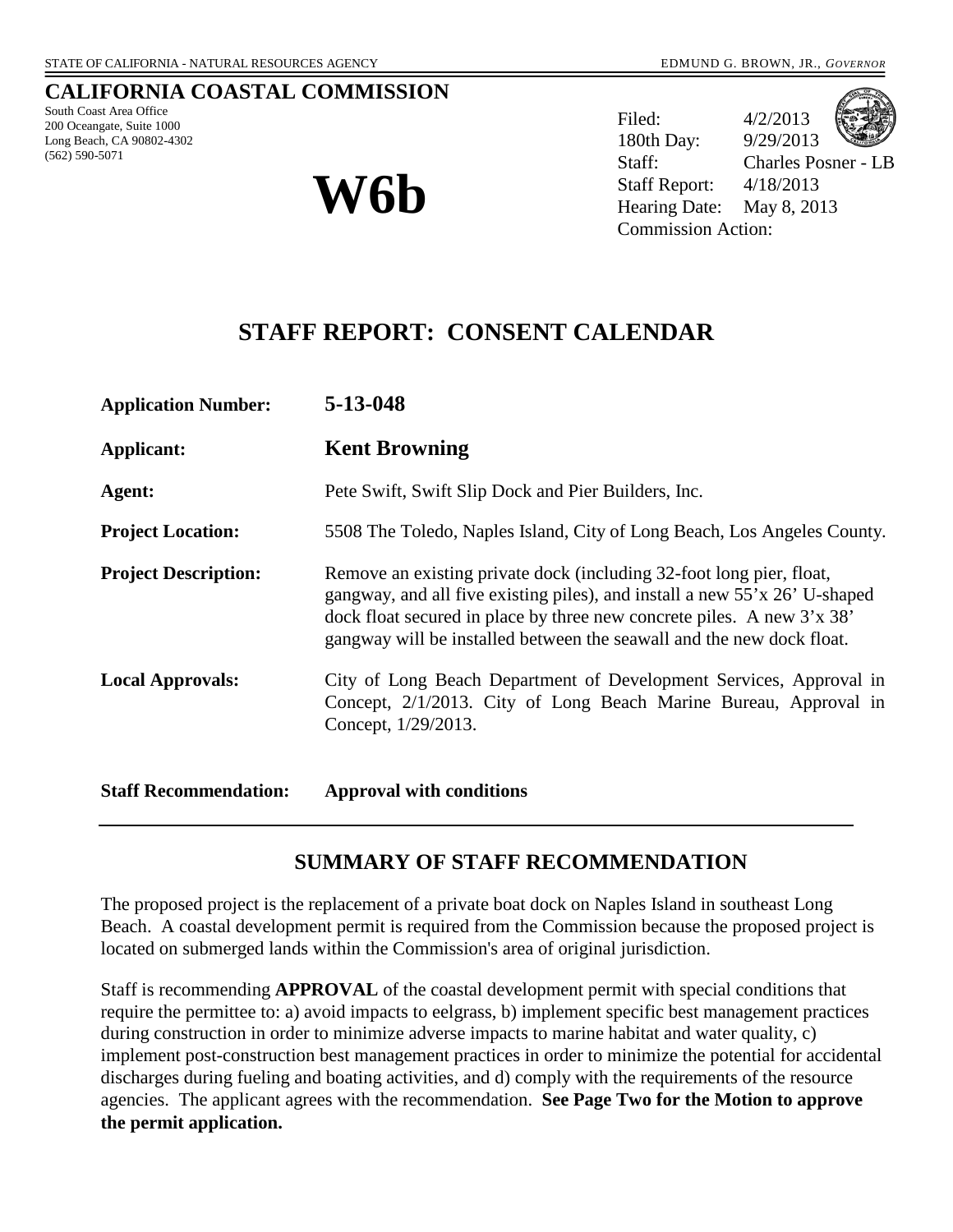# **TABLE OF CONTENTS**

# **EXHIBITS**

Exhibit 1 – Long Beach, CA Map Exhibit 2 – Project Location Map Exhibit 3 – Existing Site Plan Exhibit 4 – Proposed Site Plan

# **I. MOTION AND RESOLUTION**

**Motion:** *"I move that the Commission approve the coastal development permit applications included on the consent calendar in accordance with the staff recommendations."*

Staff recommends a **YES** vote. Passage of this motion will result in approval of all the permits included on the consent calendar. An affirmative vote by a majority of the Commissioners present is needed to pass the motion.

#### **Resolution:**

*The Commission hereby approves a coastal development permit for the proposed development and adopts the findings set forth below on grounds that the development as conditioned will be in conformity with the policies of Chapter 3 of the Coastal Act and will not prejudice the ability of the local government having jurisdiction over the area to prepare a Local Coastal Program conforming to the provisions of Chapter 3 of the Coastal Act. Approval of the permit complies with the California Environmental Quality Act because either 1) feasible mitigation measures and/or alternatives have been incorporated to substantially lessen any significant adverse effects of the development on the environment, or 2) there are no further feasible mitigation measures or alternatives that would substantially lessen any significant adverse impacts of the development on the environment.*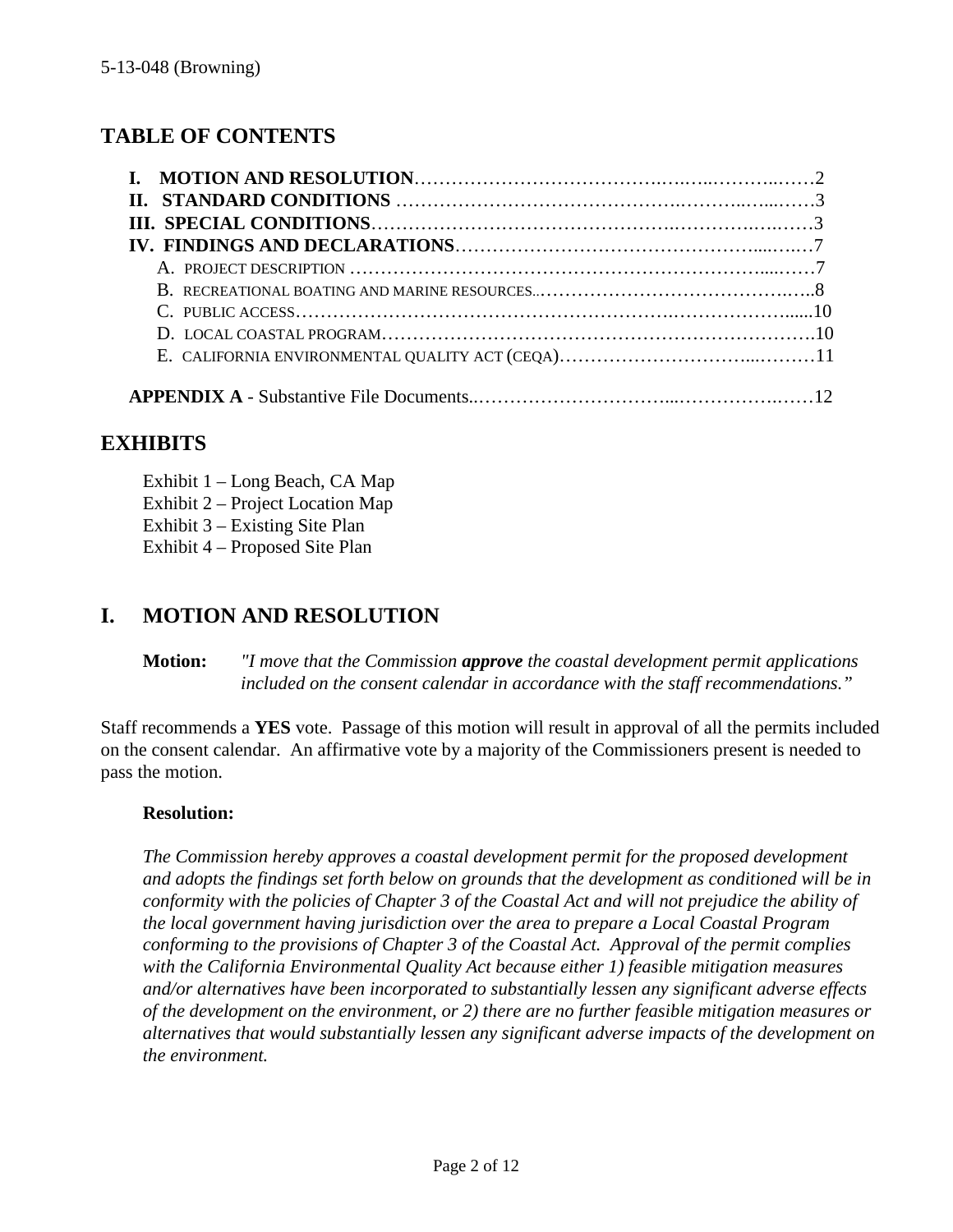# **II. STANDARD CONDITIONS**

This permit is granted subject to the following standard conditions:

- **1. Notice of Receipt and Acknowledgment.** The permit is not valid and development shall not commence until a copy of the permit, signed by the permittee or authorized agent, acknowledging receipt of the permit and acceptance of the terms and conditions, is returned to the Commission office.
- **2. Expiration.** If development has not commenced, the permit will expire two years from the date on which the Commission voted on the application. Development shall be pursued in a diligent manner and completed in a reasonable period of time. Application for extension of the permit must be made prior to the expiration date.
- **3. Interpretation.** Any questions of intent or interpretation of any condition will be resolved by the Executive Director or the Commission.
- **4. Assignment.** The permit may be assigned to any qualified person, provided assignee files with the Commission an affidavit accepting all terms and conditions of the permit.
- **5. Terms and Conditions Run with the Land.** These terms and conditions shall be perpetual, and it is the intention of the Commission and the permittee to bind all future owners and possessors of the subject property to the terms and conditions.

# **III. SPECIAL CONDITIONS**

This permit is granted subject to the following special conditions:

- **1. Permit Compliance**. The permitted use of the approved development is for boating related uses only. All development must occur in strict compliance with the proposal as set forth in the application for permit, subject to any special conditions. Any deviation from the approved plans must be submitted for review by the Executive Director to determine whether an amendment to this coastal development permit is required.
- **2. Eelgrass Survey and Mitigation Plan. A. Pre Construction Eelgrass Survey**. Prior to commencement of any disturbance of the intertidal or subtidal areas authorized under this coastal development permit, a valid pre-construction eelgrass (*Zostera marina*) survey shall be completed during the period of active growth of eelgrass (typically March through October). The preconstruction survey shall be completed prior to the beginning of dredging and pier construction and shall be valid until the next period of active growth. The survey shall be prepared in full compliance with the "Southern California Eelgrass Mitigation Policy" Revision 8 (except as modified by this special condition) adopted by the National Marine Fisheries Service and shall be prepared in consultation with the California Department of Fish and Game. The permittee shall submit the eelgrass survey for the review and approval of the Executive Director within five (5)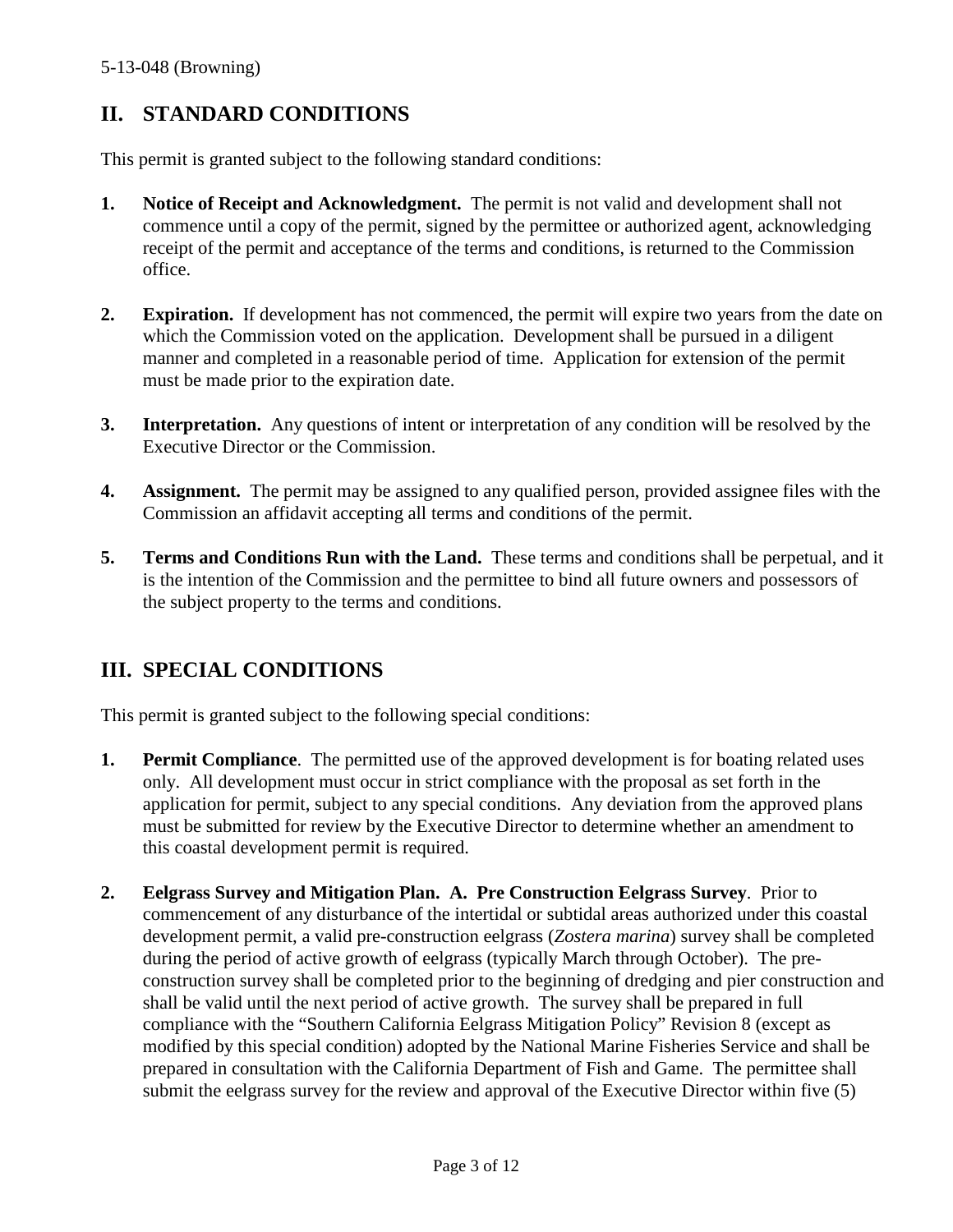business days of completion of each eelgrass survey and in any event no later than fifteen (15) business days prior to commencement of any disturbance of the lagoon intertidal or subtidal areas.

**B. Post Construction Eelgrass Survey.** If any eelgrass is identified in the project area by the survey required in Section A of this condition above, within one month after the conclusion of construction, the permittee shall survey the project site to determine if any eelgrass was adversely impacted. The survey shall be prepared in full compliance with the "Southern California Eelgrass Mitigation Policy" Revision 8 (except as modified by this special condition) adopted by the National Marine Fisheries Service and shall be prepared in consultation with the California Department of Fish and Game. The permittee shall submit the post-construction eelgrass survey for the review and approval of the Executive Director within thirty (30) days after completion of the survey. If any eelgrass has been impacted, the permittee shall replace the impacted eelgrass at a minimum 1.2:1 ratio on-site, or at an approved location in Alamitos Bay, in accordance with the Southern California Eelgrass Mitigation Policy. All impacts to eelgrass habitat shall be mitigated at a minimum ratio of 1.2:1 (mitigation:impact). The exceptions to the required 1.2:1 mitigation ratio found within SCEMP shall not apply. Implementation of mitigation shall require an amendment to this permit or a new coastal development permit unless the Executive Director determines that no amendment or new permit is required.

- **3. Caulerpa Taxifolia (Toxic Algae) Pre-Construction Survey.** The permittee shall undertake a survey of the project area to determine the presence of the invasive alga *Caulerpa taxifolia,* as follows:
	- A. Not earlier than ninety days nor later than thirty days prior to commencement or recommencement of any disturbance of the intertidal or subtidal areas authorized under this coastal development permit, the permittee shall undertake a survey of the project area and a buffer area at least ten meters beyond the project area to determine the presence of the invasive alga *Caulerpa taxifolia*. The survey shall include a visual examination of the substrate.
	- B. The survey protocol shall be prepared in consultation with the Regional Water Quality Control Board, the California Department of Fish and Game, and the National Marine Fisheries Service.
	- C. Within five business days of completion of the survey, the permittee shall submit the survey for the review and approval of the Executive Director; and to the Surveillance Subcommittee of the Southern California Caulerpa Action Team (SCCAT). The SCCAT Surveillance Subcommittee may be contacted through William Paznokas, California Department of Fish  $\&$ Game (858/467-4218) or Robert Hoffman, National Marine Fisheries Service (562/980-4043).
	- D. If *Caulerpa taxifolia* is found within the project or buffer areas, the permittee shall not proceed with the project until 1) the permittee provides evidence to the Executive Director that all *C. taxifolia* discovered within the project and/or buffer area has been eliminated in a manner that complies with all applicable governmental approval requirements, including but not limited to those of the California Coastal Act, or 2) the permittee has revised the project to avoid any contact with *C. taxifolia*. No revisions to the project shall occur without a Coastal Commission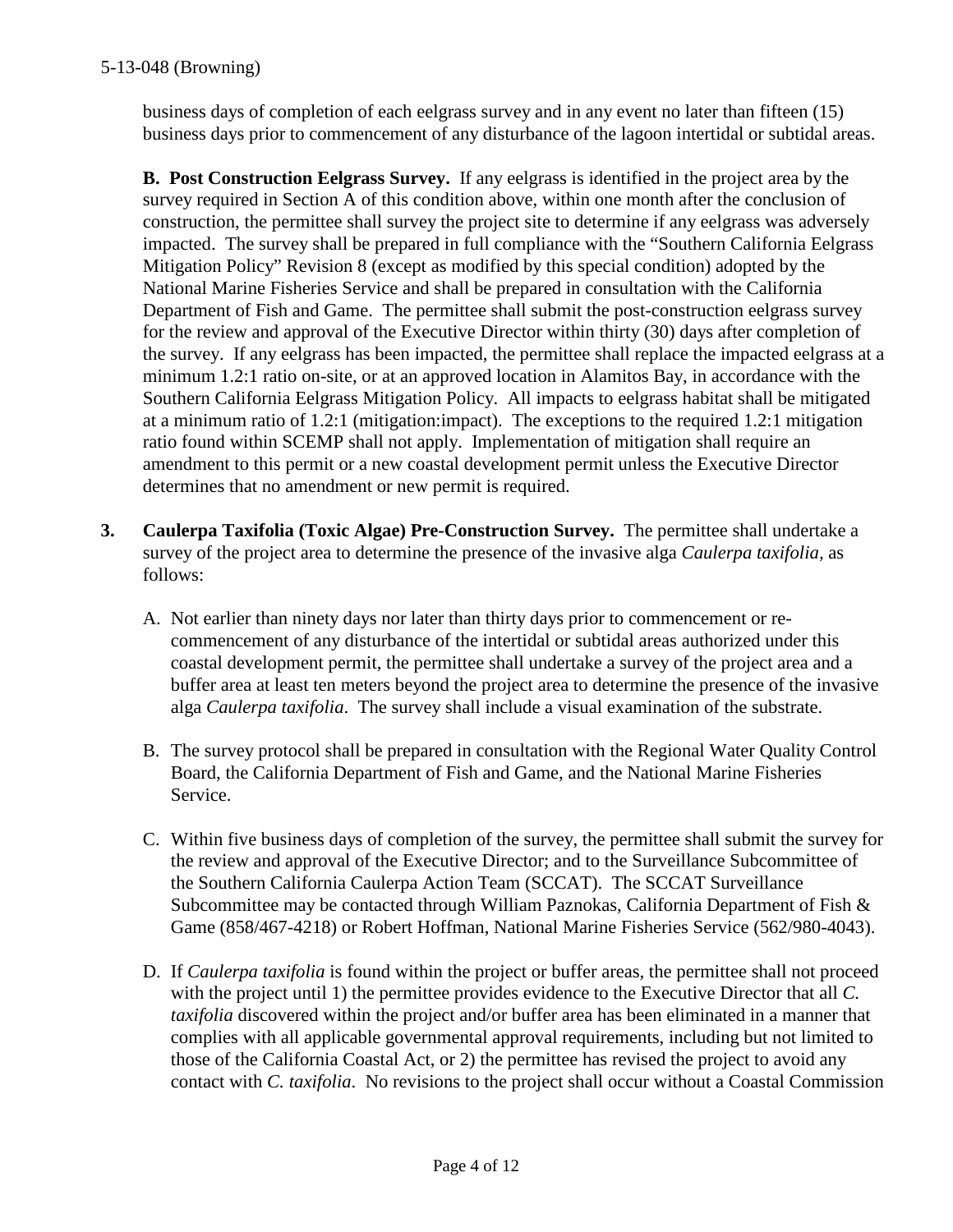approved amendment to this coastal development permit unless the Executive Director determines that no amendment is legally required.

- **4. Construction Responsibilities and Debris Removal.** By acceptance of this permit, the permittee agrees to implement the proposed construction best management practices (BMPs) listed below:
	- A. Any wood treatment used shall conform with the specifications of the American Wood Preservation Association for saltwater use. Wood treated with Creosote, CCA (Chromated Copper Arsenate), ACA (Ammoniacal Copper Arsenate) or ACZA (Ammoniacal Copper Zinc Arsenate) is prohibited. Treated timber shall be free of chromium and arsenic and completely sealed in epoxy resin. No exposed wood shall be used where it could come into contact with the water.
	- B. No construction materials, equipment, debris, or waste shall be placed or stored where it may be subject to wave, wind, or rain erosion and dispersion.
	- C. Machinery or construction materials not essential for project improvements are prohibited at all times in the subtidal or intertidal zones.
	- D. Silt curtains shall be utilized to control turbidity during placement of all piles.
	- E. Eelgrass shall not be disturbed. Anchors shall not be placed in eelgrass areas.
	- F. Floating booms shall be used to contain debris discharged into coastal waters and any debris discharged shall be removed as soon as possible but no later than the end of each day.
	- G. Divers shall recover non-buoyant debris discharged into coastal waters as soon as possible after loss.
	- H. Erosion control/sedimentation Best Management Practices (BMPs) shall be used to control sedimentation impacts to coastal waters during construction. BMPs shall include, but are not limited to: placement of sand bags around drainage inlets to prevent runoff/sediment transport into the bay and a pre-construction meeting to review procedural and BMP guidelines.
	- I. Any and all construction material and debris shall be removed from the site within ten days of completion of construction and disposed of at an appropriate location. If the disposal site is located within the coastal zone, a coastal development permit or an amendment to this permit shall be required before disposal can take place.
	- J. At the end of the construction period, the permittee shall inspect the project area and ensure that no debris, trash or construction material has been left on the shore or in the water, and that the project has not created any hazard to navigation.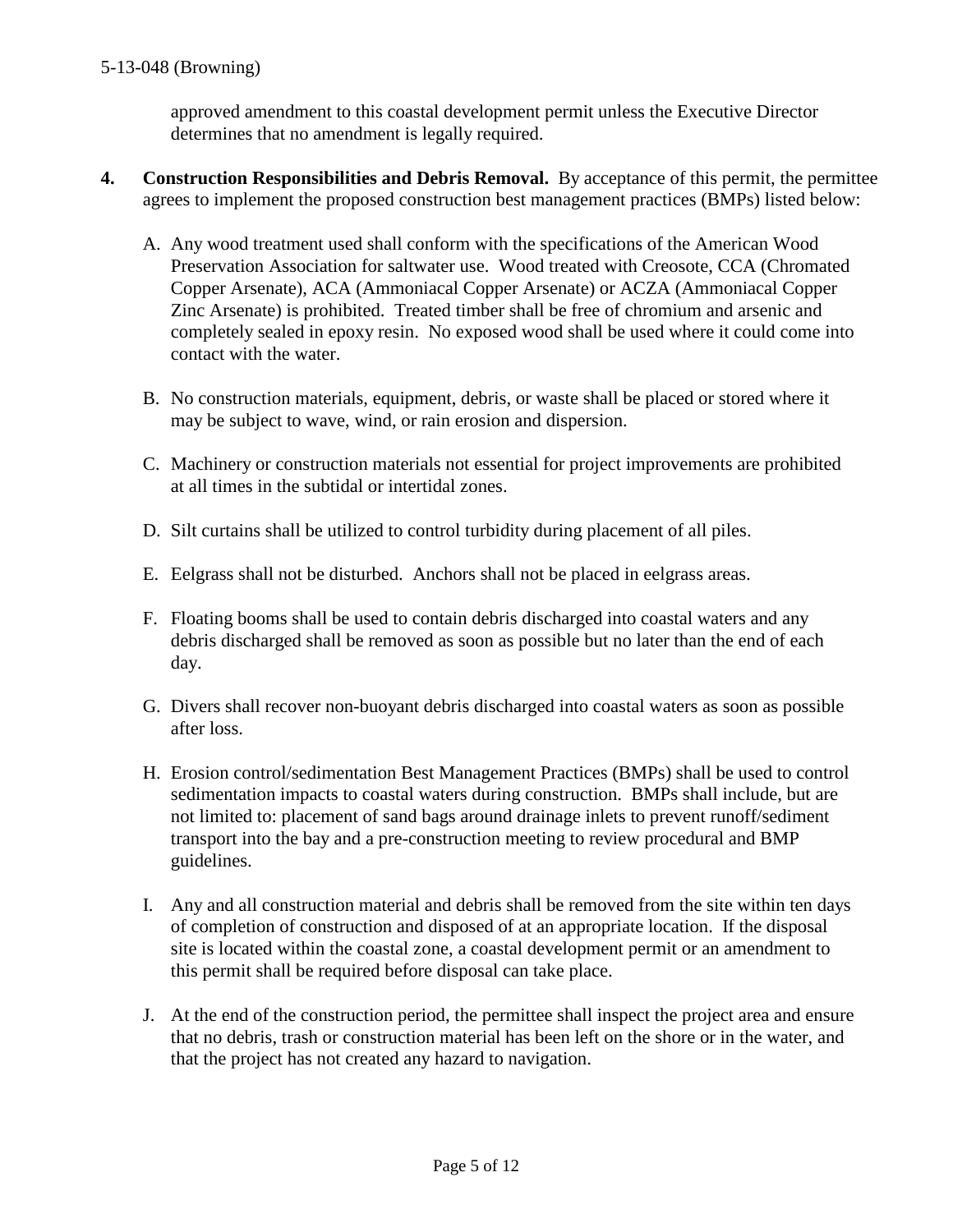## 5-13-048 (Browning)

- **5. Best Management Practices (BMP) Program**. By acceptance of this permit, the applicant agrees that the long-term water-borne berthing of boat(s) in the approved dock and/or boat slip will be managed in a manner that protects water quality pursuant to the implementation of the following BMPs.
	- A. Boat Cleaning and Maintenance Measures:
		- 1. In-water top-side and bottom-side boat cleaning shall minimize the discharge of soaps, paints and debris.
		- 2. In-the-water hull scraping or any process that occurs under water that results in the removal of paint from boat hulls is prohibited. Only detergents and cleaning components that are designated by the manufacturer as phosphate-free and biodegradable shall be used, and only minimal amounts shall be used.
		- 3. The applicant shall minimize the use of detergents and boat cleaning and maintenance products containing ammonia, sodium hypochlorite, chlorinated solvents, petroleum distillates or lye.
	- B. Solid and Liquid Waste Management Measures:

All trash, recyclables, and hazardous wastes or potential water contaminants, including old gasoline or gasoline with water, absorbent materials, oily rags, lead acid batteries, anti-freeze, waste diesel, kerosene and mineral spirits shall be disposed of in a proper manner and shall not at any time be disposed of in the water or gutter.

C. Petroleum Control Management Measures:

Oil absorbent materials should be examined at least once a year and replaced as necessary. The applicant shall recycle the materials, if possible, or dispose of them in accordance with hazardous waste disposal regulations. The boaters shall regularly inspect and maintain engines, seals, gaskets, lines and hoses in order to prevent oil and fuel spills. Boaters are also encouraged to use preventive engine maintenance, oil absorbents, bilge pump-out services, or steam cleaning services as much as possible to clean oily bilge areas. Bilges shall be cleaned and maintained. The use of detergents or soaps that can be discharged by bilge pumps is prohibited.

**6. Resource Agencies**. The permittee shall comply with all requirements, requests and mitigation measures from the California Department of Fish and Game, Regional Water Quality Control Board, U.S. Army Corps of Engineers, and the U.S. Fish and Wildlife Service with respect to preservation and protection of water quality and marine environment. Any change in the approved project that may be required by the above-stated agencies shall be submitted to the Executive Director in order to determine if the proposed change shall require a permit amendment pursuant to the requirements of the Coastal Act and the California Code of Regulations.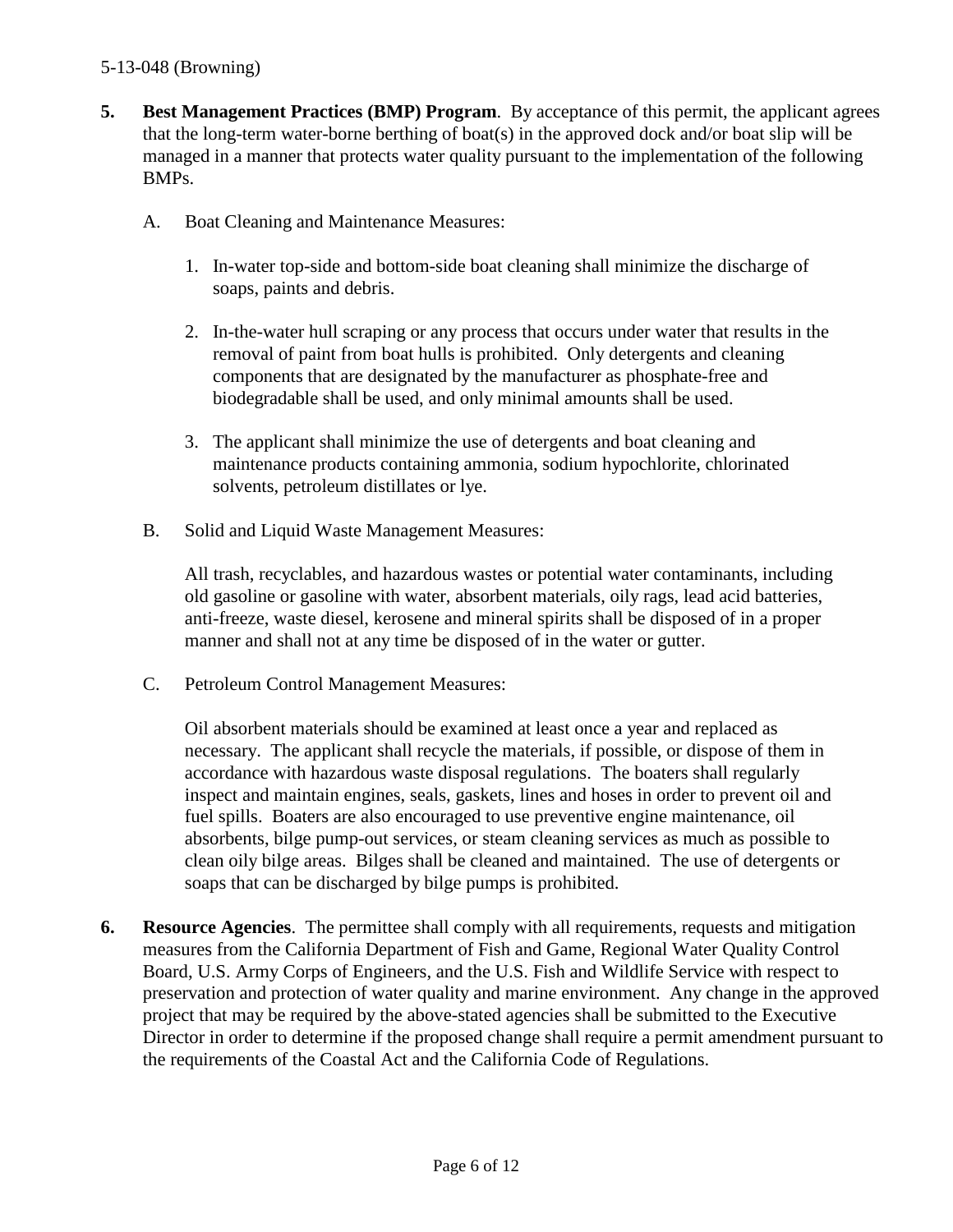# **IV. FINDINGS AND DECLARATIONS**

## **A. PROJECT DESCRIPTION**

The proposed project is the replacement of a private residential boat dock on Naples Island in southeast Long Beach (See Exhibits). The existing 32-foot long pier and 38'x 26' U-shaped dock float will be removed, along with the gangway and all five existing piles (Exhibit #3). The proposed new dock is comprised of a 55'x 26' U-shaped dock float secured in place by three new sixteen-inch square concrete piles, with a new 38'x 3' gangway installed between the seawall and the new dock float (Exhibit #4). The proposed project does not include a new pier.



Project Site: 5508 The Toledo, Alamitos Bay, City of Long Beach.

The proposed project is in Alamitos Bay, situated between the applicant's vertical seawall and the City Pierhead Line. The proposed dock is associated with the adjacent single-family residence and is for boating recreation purposes. The proposed project will not interfere with public access. No public access exists immediately inland of the seawall in this location. The proposed project avoids impacts to the eelgrass beds mapped in an October 31, 2012 survey (Preliminary Eelgrass Survey Report, 5508 The Toledo, Long Beach, by Dive Works, October 31, 2012). No dredging is proposed. The proposed project has received an "Approval in Concept" stamp from the City of Long Beach Department of Development Services and the City of Long Beach Marine Bureau.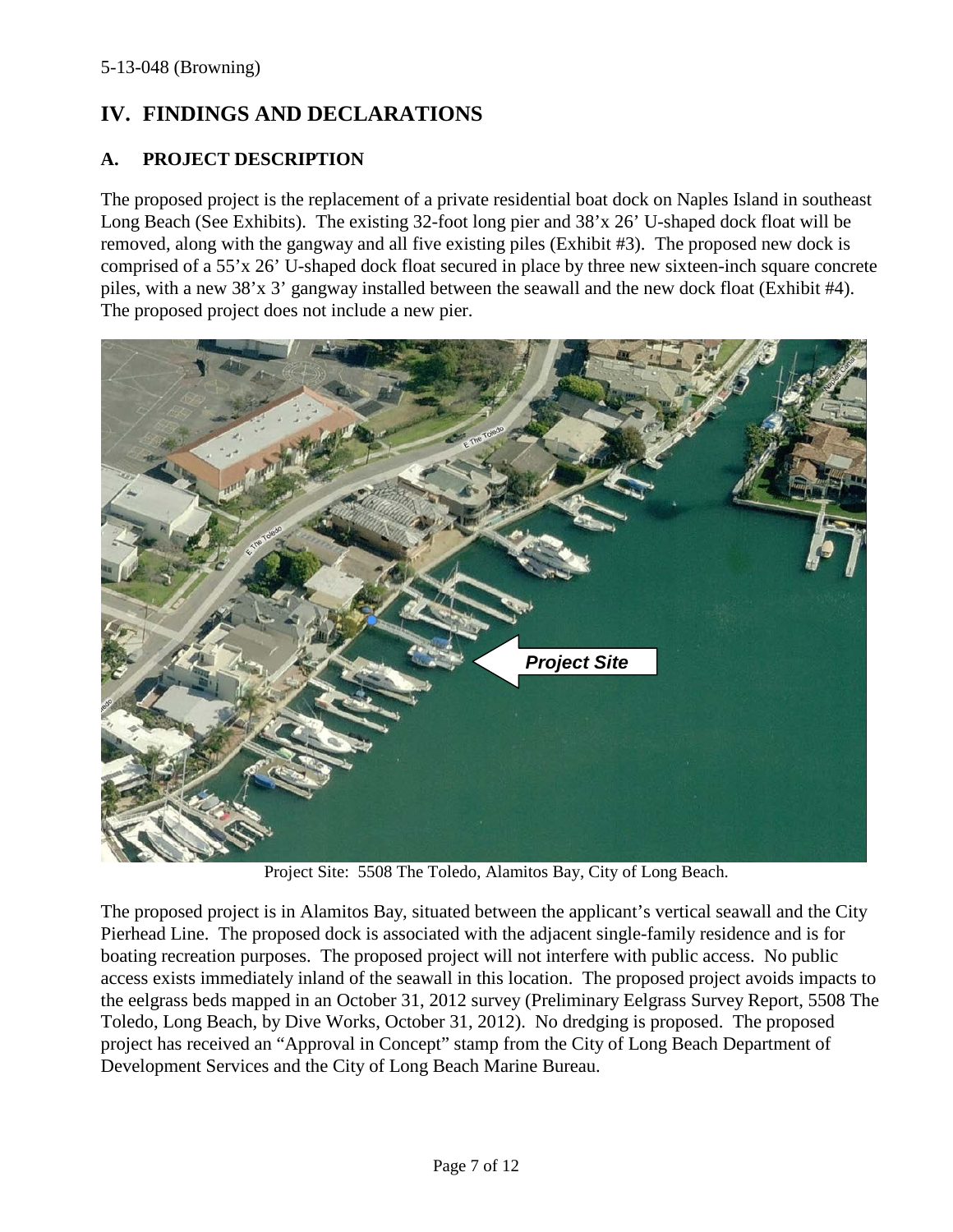## **B. RECREATIONAL BOATING AND MARINE RESOURCES**

The proposed project is located in coastal waters. The Coastal Act sets forth policies that encourage recreational boating while also requiring that marine resources and water quality be protected from adverse environmental effects.

#### Section 30224 of the Coastal Act states:

*Increased recreational boating use of coastal waters shall be encouraged, in accordance with this division, by developing dry storage areas, increasing public launching facilities, providing additional berthing space in existing harbors, limiting non-water-dependent land uses that congest access corridors and preclude boating support facilities, providing harbors of refuge, and by providing for new boating facilities in natural harbors, new protected water areas, and in areas dredged from dry land.*

#### Section 30230 of the Coastal Act states:

*Marine resources shall be maintained, enhanced, and where feasible, restored. Special protection shall be given to areas and species of special biological or economic significance. Uses of the marine environment shall be carried out in a manner that will sustain the biological productivity of coastal waters and that will maintain healthy populations of all species of marine organisms adequate for long-term commercial, recreational, scientific, and educational purposes.*

#### Section 30231 of the Coastal Act states:

*The biological productivity and the quality of coastal waters, streams, wetlands, estuaries, and*  lakes appropriate to maintain optimum populations of marine organisms and for the protection *of human health shall be maintained and, where feasible, restored through, among other means, minimizing adverse effects of waste water discharges and entrainment, controlling runoff, preventing depletion of ground water supplies and substantial interference with surface water flow, encouraging waste water reclamation, maintaining natural vegetation buffer areas that protect riparian habitats, and minimizing alteration of natural streams.*

#### Section 30233(a) of the Coastal Act states, in part:

*(a) The diking, filling, or dredging of open coastal waters, wetlands, estuaries, and lakes shall be permitted in accordance with other applicable provisions of this division, where there is no feasible less environmentally damaging alternative, and where feasible mitigation measures have been provided to minimize adverse environmental effects...(3) In open coastal waters, other than wetlands, including streams, estuaries, and lakes, new or expanded boating facilities and the placement of structural pilings for public recreational piers that provide public access and recreational opportunities.*

The marine resource policies of the Coastal Act require that the proposed project, which is located in Alamitos Bay, shall be carried out in a manner that will sustain the biological productivity of coastal waters. The intertidal and subtidal areas of Alamitos Bay contain habitat areas which shall be protected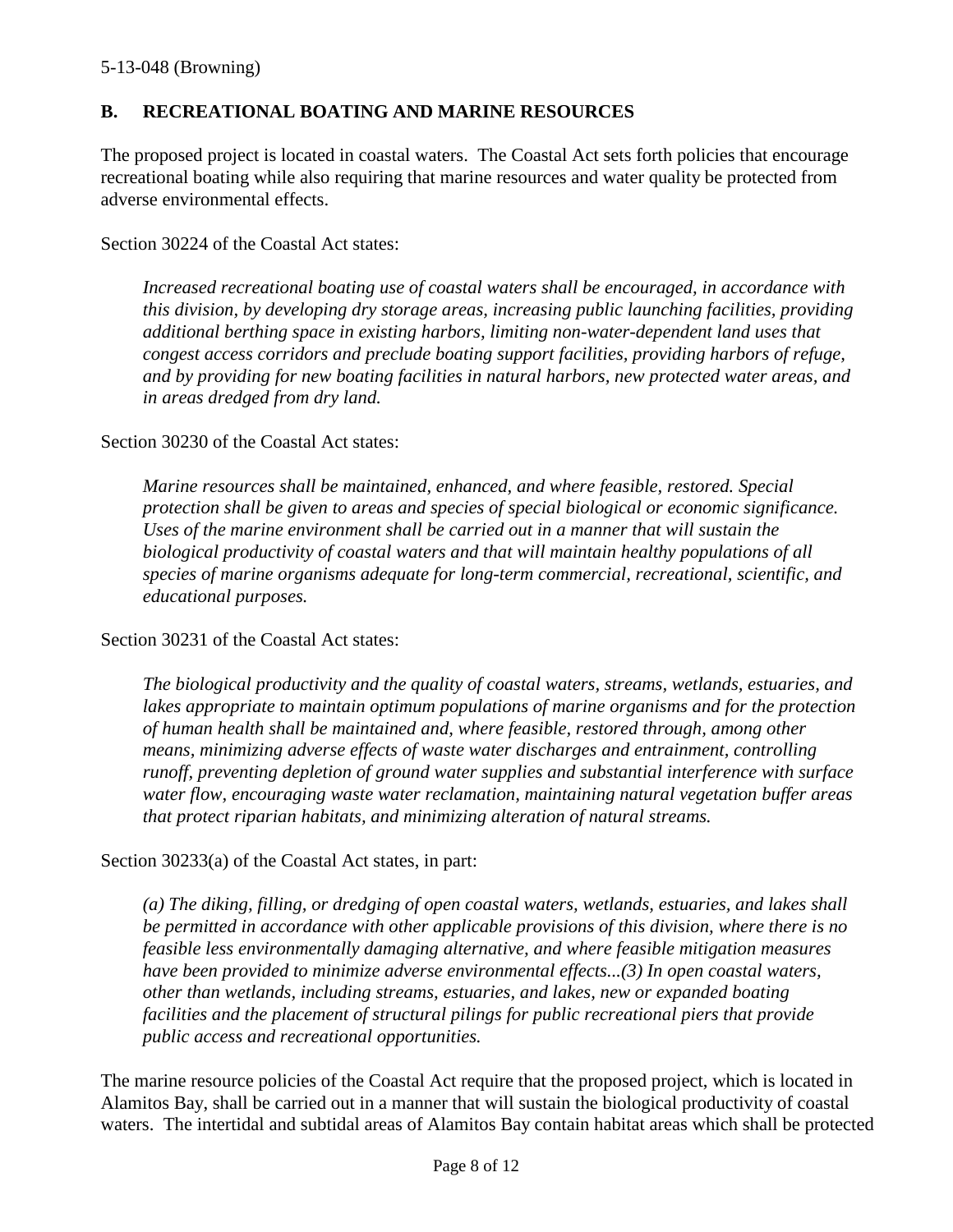## 5-13-048 (Browning)

from the adverse impacts of shoreline development. The permit is conditioned to protect these marine resources.

The applicant has provided a 2012 eelgrass survey which indicates that eelgrass beds exist on both sides of the proposed gangway, which is in the same location as the existing gangway (Preliminary Eelgrass Survey Report, 5508 The Toledo, Long Beach, by Dive Works, October 31, 2012). The proposed project has been designed and sited to avoid the mapped patches of eelgrass beds by eliminating the existing 32-foot long pier and placing the new dock float 34 feet seaward of the seawall in the area where no eelgrass was mapped by the 2012 survey. A *Caulerpa* taxifolia survey was also conducted and the toxic algae were not found in the project area.

There is a possibility, however, that the eelgrass patches could expand at the project site before the commencement of development, given that the 2013 growing season commenced in March and the proposed development will not start until May 2013 at the soonest. Therefore, Special Condition Two requires that a new pre-construction eelgrass survey shall be completed during the period of active growth of eelgrass (March through October). Special Condition Three requires a new survey prior to commencement of construction to determine if the invasive alga *Caulerpa taxifolia* is present in the area. Special Condition Four prohibits the disturbance of eelgrass and requires the implementation of specific best management practices (BMPs) during construction. As conditioned, the proposed project will not adversely impact eelgrass beds and will not contribute to the dispersal of the invasive aquatic algae.

Sections 30230 and 30231 of the Coastal Act protect water quality and biological of coastal waters. To reduce the potential for construction related impacts on water quality, the Commission imposes Special Conditions four and Five requiring, but not limited to, the appropriate storage and handling of construction equipment and materials to minimize the potential of pollutants to enter coastal waters and for the use of on-going best management practices (BMPs) following construction. As conditioned, the proposed project conforms with Sections 30230 and 30231 of the Coastal Act.

Section 30233(a) of the Coastal Act restricts the placement of piles in open coastal waters, and requires that mitigation measures are provided to minimize adverse environmental effects. The proposed project includes the removal of five concrete piles, with only three piles needed for the proposed replacement dock; so the proposed project would result in a net reduction (two) in the number of piles. The proposed dock float, with its three new support piles, is an allowable and encouraged marine related use. The proposed project (dock float and gangway) is associated with the applicant's adjacent single family home, and is only for recreational boating purposes. The proposed project will provide recreational boating opportunities for the applicant and others. The project design includes the minimum-sized pilings and the minimum number of pilings (three existing sixteen-inch square piles) necessary for structural stability. Disturbance of eelgrass is not permitted, and the permittee is required to implement specific Best Management Practices (BMPs) during pile-driving and construction. There is no feasible alternative or feasible mitigation measure which would substantially lessen the adverse effects of the proposed development. As conditioned, the proposed project is consistent with Section 30233(a) of the Coastal Act.

Special Condition Six requires the permittee to comply with all requirements, requests and mitigation measures from the California Department of Fish and Game, Regional Water Quality Control Board, U.S. Army Corps of Engineers, and the U.S. Fish and Wildlife Service with respect to preservation and protection of water quality and marine environment. Therefore, as conditioned, the project is to be used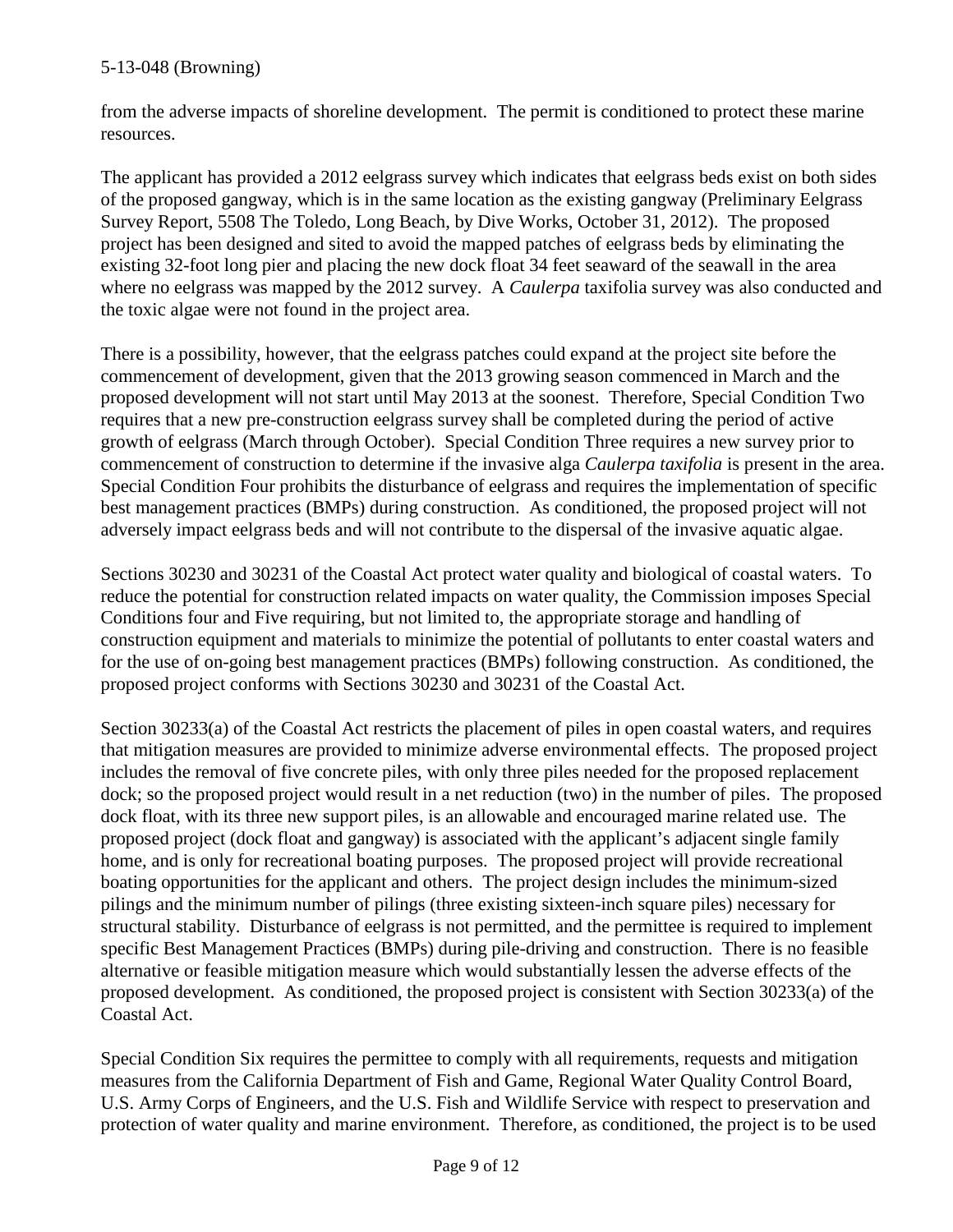## 5-13-048 (Browning)

solely for recreational boating purposes, will not adversely impact eelgrass beds, and will not contribute to the dispersal of the invasive aquatic algae, *Caulerpa taxifolia*. Therefore, the proposed project, as conditioned, conforms with Sections 30224, 30230, 30231 and 30233 of the Coastal Act.

## **C. PUBLIC ACCESS**

The public access and recreation policies of the Coastal Act require that maximum access and recreational opportunities shall be provided and that development shall not interfere with such access. Therefore, the proposed development must be designed to protect maximum public access along the shoreline and to nearby recreational facilities.

Section 30210 of the Coastal Act states:

*In carrying out the requirement of Section 4 of Article X of the California Constitution, maximum access, which shall be conspicuously posted, and recreational opportunities shall be provided for all the people consistent with public safety needs and the need to protect public rights, rights of private property owners, and natural resource areas from overuse.*

Section 30211 of the Coastal Act states:

*Development shall not interfere with the public's right of access to the sea where acquired through use or legislative authorization, including, but not limited to, the use of dry sand and rocky coastal beaches to the first line of terrestrial vegetation.*

Section 30221 of the Coastal Act states:

*Oceanfront land suitable for recreational use shall be protected for recreational use and development unless present and foreseeable future demand for public or commercial recreational activities that could be accommodated on the property is already adequately provided for in the area.*

The proposed project will not interfere with public access. No public access exists immediately inland of the seawall in this location; only private property. There is no beach on the seaward side of the applicant's seawall, even at low tide. The proposed pier will not interfere with kayaking in the bay any more than the existing gangway and dock. Therefore, the proposed development will not have any new adverse impact on public access to the coast or to nearby recreational facilities. Thus, as conditioned, the proposed development conforms with the public access policies of the Coastal Act.

# **D. LOCAL COASTAL PROGRAM (LCP)**

A coastal development permit is required from the Commission for the proposed development because it is located within the Commission's area of original jurisdiction. The Commission's standard of review for the proposed development is the Chapter 3 policies of the Coastal Act. The City of Long Beach certified LCP is advisory in nature and may provide guidance. The Commission certified the City of Long Beach LCP on July 22, 1980. As conditioned, the proposed development is consistent with Chapter 3 of the Coastal Act and with the certified LCP for the area.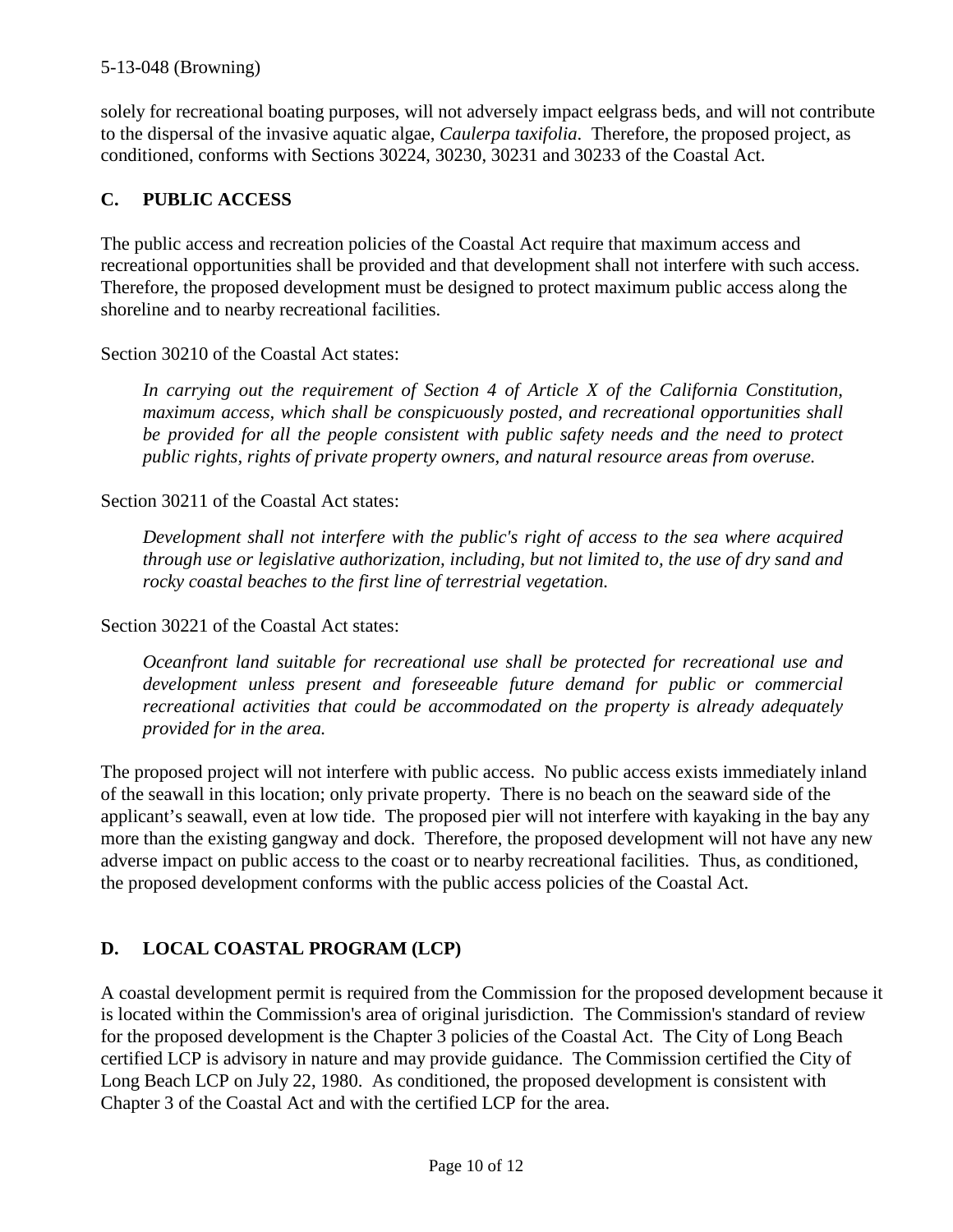## **E. CALIFORNIA ENVIRONMENTAL QUALITY ACT (CEQA)**

Section 13096 of the California Code of Regulations requires Commission approval of coastal development permit application to be supported by a finding showing the application, as conditioned by any conditions of approval, to be consistent with any applicable requirements of the California Environmental Quality Act (CEQA). Section 21080.5(d)(2)(A) of CEQA prohibits a proposed development from being approved if there are feasible alternatives or feasible mitigation measures available which would substantially lessen any significant adverse effect which the activity may have on the environment.

As conditioned, there are no feasible alternatives or feasible mitigation measures available which would substantially lessen any significant adverse effect which the activity may have on the environment. Therefore, the Executive Director determines that the proposed project, as conditioned to mitigate the identified impacts, is the least environmentally damaging feasible alternative and can be found consistent with the requirements of the Coastal Act to conform to CEQA.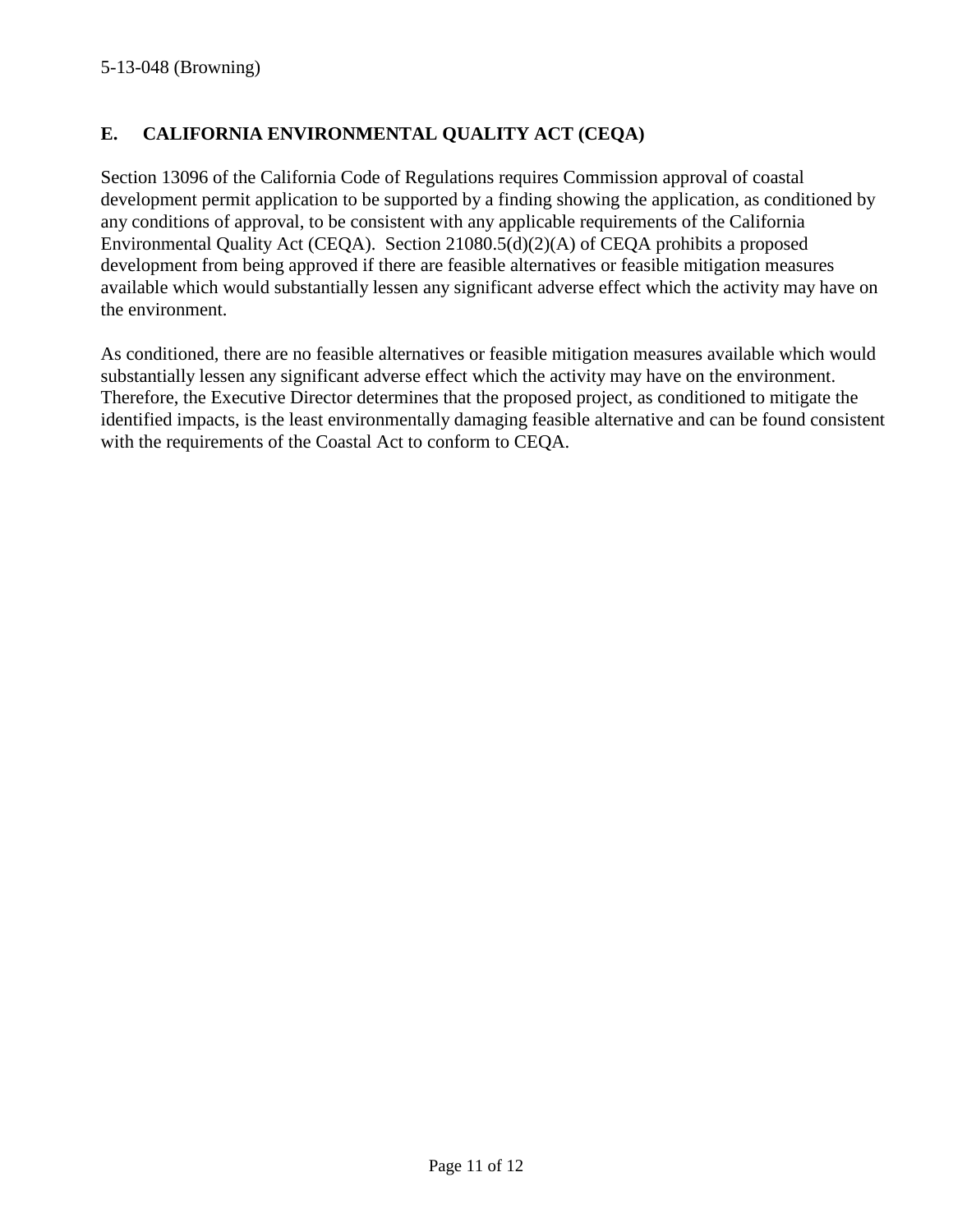# **Appendix A - Substantive File Documents**

- 1. City of Long Beach Certified Local Coastal Program (LCP), 7/22/80.
- 2. Coastal Development Permit 5-12-165 (Ashley Dock 5494 The Toledo).
- 3. Coastal Development Permit 5-12-144 (Thacker Dock– 5430 The Toledo).
- 4. Coastal Development Permit 5-10-265 (Bratengen Dock 5436 The Toledo).
- 5. Preliminary Eelgrass Survey Report, 5508 The Toledo, Long Beach, by Dive Works, October 31, 2012.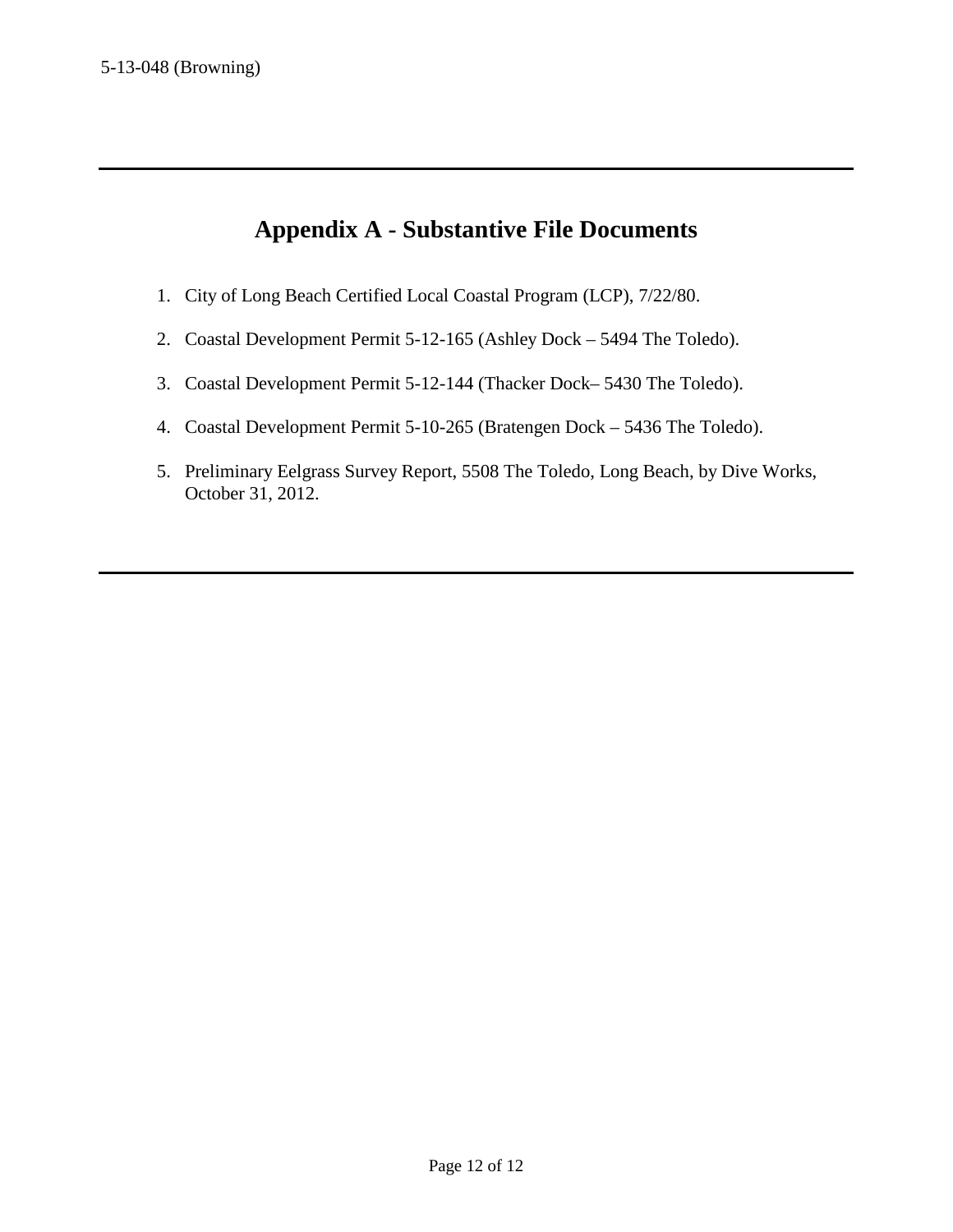# **City of Long Beach**

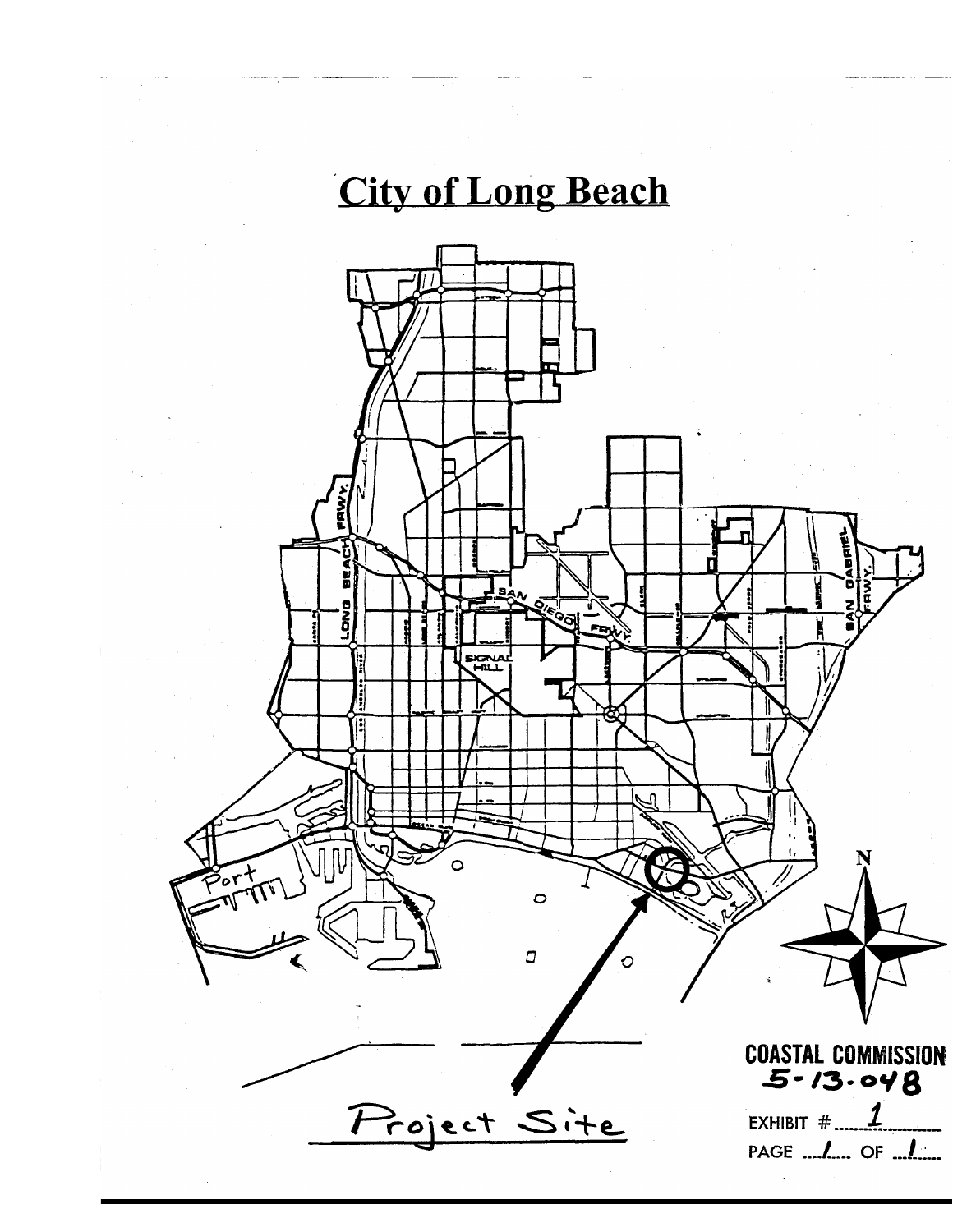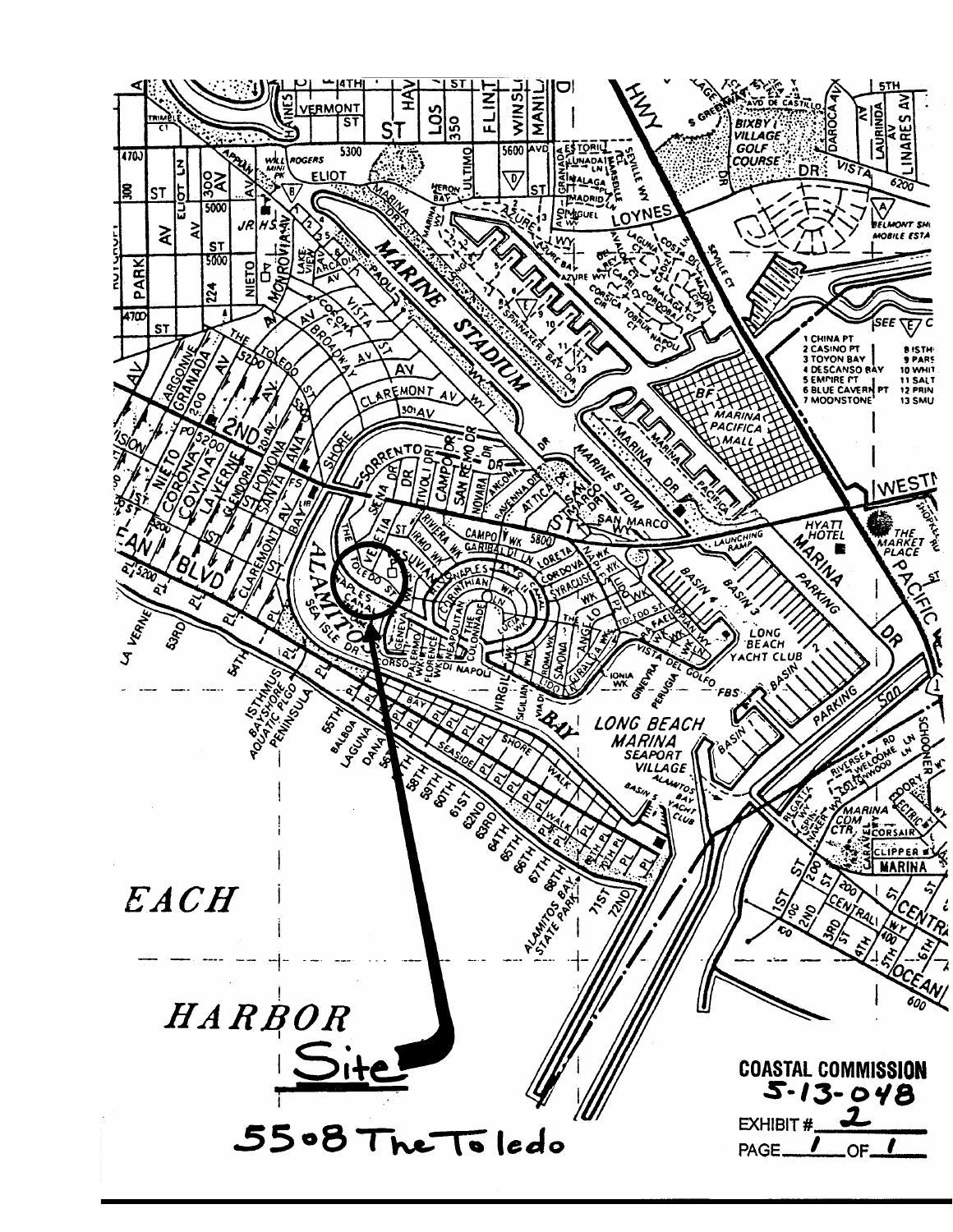